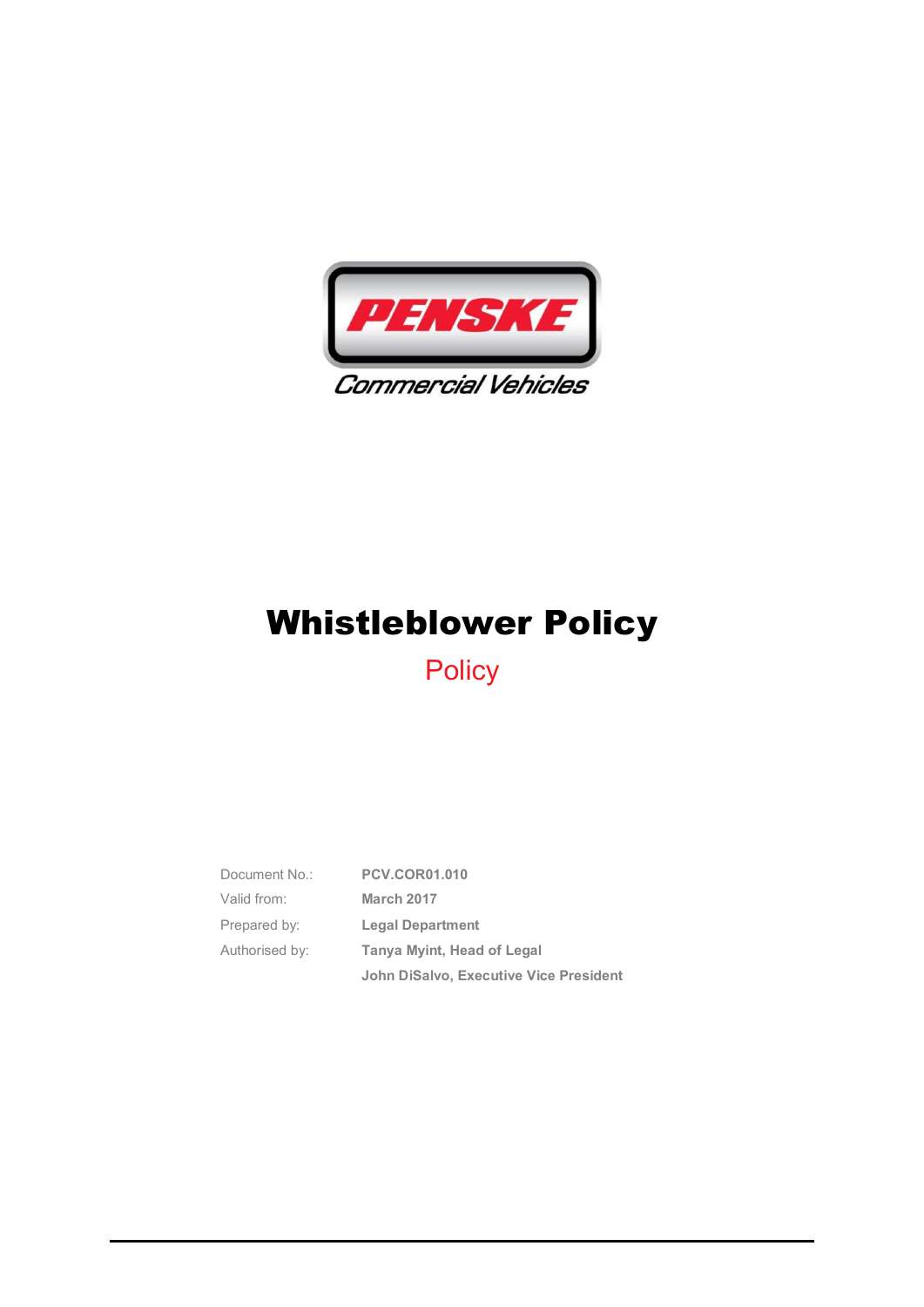



#### Index

|                   |                                           | PENSK               |
|-------------------|-------------------------------------------|---------------------|
|                   | <b>Whistleblower Policy</b>               | Commercial Vehicles |
|                   |                                           |                     |
| <b>Index</b>      |                                           |                     |
| $\mathbf{1}$      | Introduction                              | $\mathbf{3}$        |
| $\mathbf{2}$      | <b>Field of Application</b>               | 3                   |
| 3                 | <b>Definitions</b>                        | 3                   |
| 4                 | What sort of concerns should be reported? | 3                   |
| 5                 | Who can you talk to?                      | 4                   |
| $\bf 6$           | What happens after a report is made?      | 4                   |
| $\overline{7}$    | What happens to you as a Whistleblower?   | 5                   |
| 8                 | <b>Access to this Policy</b>              | 5                   |
| 9                 | <b>Process</b>                            | 5                   |
|                   | <b>Document Control</b>                   | 6                   |
| <b>Amendments</b> |                                           | 6                   |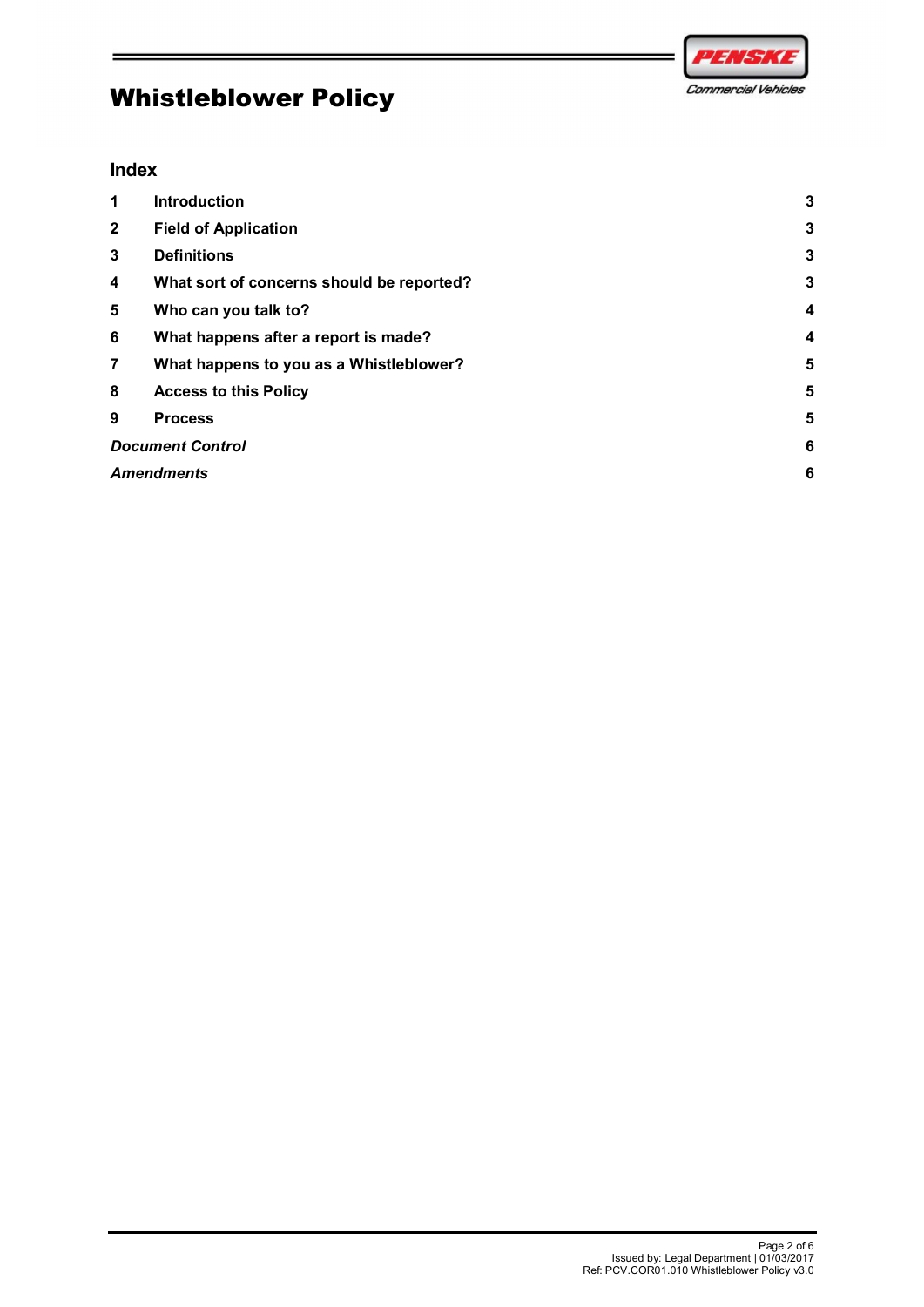



#### 1 Introduction

The Code of Conduct, policies and procedures of Penske Commercial Vehicles Pty Ltd and its subsidiaries (collectively referred to as "PCV") have been developed to ensure high standards of conduct and ethical behaviour in all of our business activities within Australia and New Zealand. The PCV Executive Management Team and the Board are committed to preventing and detecting deviations from PCV's Code of Conduct, policies and procedures and preventing illegal and other undesirable conduct within our business. To assist in detecting deviations, PCV has implemented a fully independent Whistleblower service called the Integrity Hotline that is managed by Expolink.

This Whistleblower Policy ("Policy") has been adopted to ensure that employees and stakeholders can raise concerns regarding actual or suspected contravention of PCV's Code of Conduct, policies and procedures and non-adherence to applicable laws and regulations without fear of reprisal or retaliation. A report may be made anonymously if you wish.

This Policy aims to:

- Encourage employees and stakeholders to report an issue if they genuinely believe
- Highlight that PCV takes these matters seriously and will investigate all reported misconduct or unethical behaviour; and
- Assist in ensuring that serious misconduct or unethical behaviour is identified and appropriate action taken if the allegations are found to be correct.

#### 2 Field of Application

#### 3 Definitions

|                                   | Highlight that PCV takes these matters seriously and will investigate all reported<br>misconduct or unethical behaviour; and                                |  |  |  |
|-----------------------------------|-------------------------------------------------------------------------------------------------------------------------------------------------------------|--|--|--|
|                                   | Assist in ensuring that serious misconduct or unethical behaviour is identified and<br>appropriate action taken if the allegations are found to be correct. |  |  |  |
| <b>Field of Application</b>       |                                                                                                                                                             |  |  |  |
| <b>Definitions</b><br><b>Term</b> | <b>Definition</b>                                                                                                                                           |  |  |  |
|                                   |                                                                                                                                                             |  |  |  |
| <b>PCV</b>                        | Penske Commercial Vehicles Pty Ltd (PCV) and its related<br>subsidiaries in Australia and New Zealand.                                                      |  |  |  |
|                                   |                                                                                                                                                             |  |  |  |

- Conduct or practices which are illegal or breach any law;
- Breach of any of PCV's Code of Conduct, policies and procedures;
- Corrupt activities;
- Theft, fraud or misappropriation;
- Significant mismanagement or waste of funds or resources;
- Abuse of authority;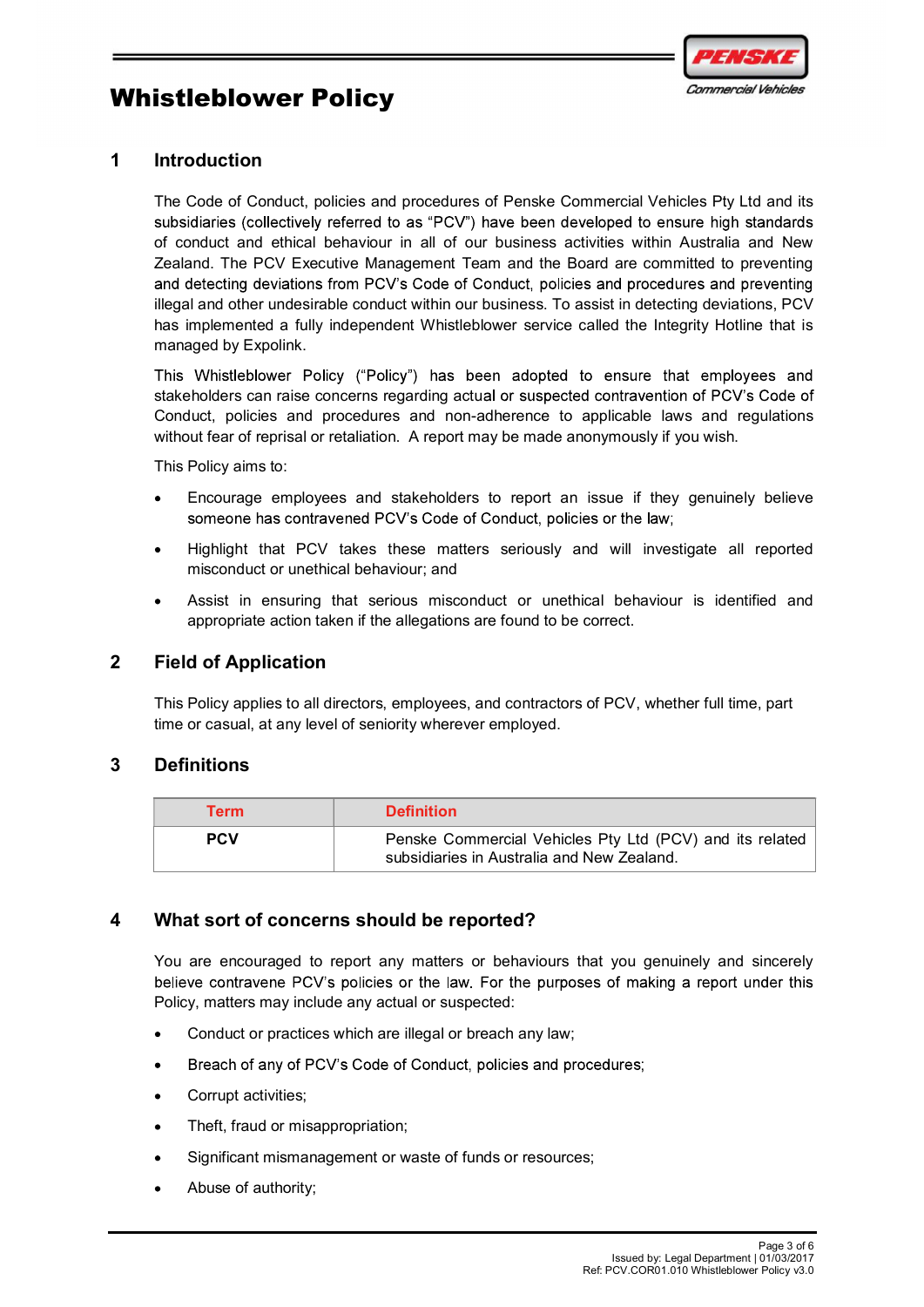

- Serious harm to public health, safety or environment or the health and safety of any person in the PCV workplace; or Whistleblower Policy<br>
Serious harm to public health, safety or environment or the health and<br>
in the PCV workplace; or<br>
Action taken against, or harm suffered by a person as a result of mak<br>
Policy.<br>
Sumplement and procedu
	- Action taken against, or harm suffered by a person as a result of making a report under this Policy.

If you become aware of any matter or behaviour you think contravenes PCV's Code of Conduct, policies and procedures or the law, then you should:

- Take the matter up with your immediate supervisor or manager;
- Report the matter to a more senior manager; or
- Report the matter to the Legal Department, Tanya Myint on +61 7 3271 9379.

Should you not feel comfortable discussing the matter with the people identified above or if you do not believe it would be appropriate given the circumstances of the wrongdoing, you are encouraged to utilise our Integrity Hotline service that can be contacted by:

- A toll free telephone call: Australia  $-1800$  121 889, New Zealand  $-0800$  443 816; or
- Accessing the Expolink website at the URL: http://expolink.co.uk/whistleblowing/submit-areport/ using the access code "PCV".

#### 6 What happens after a report is made?

Reports can be received by the Integrity Hotline 24 hours a day all year round. Any calls made to the Integrity Hotline are not recorded. The operators taking the call on this hotline are not associated with PCV. They are trained and experienced specialists dedicated to dealing with whistleblowers and their concerns. Whistleblowers will be provided with a confidential reference number by the operator.

Once a communication is made to the Integrity Hotline, Expolink prepares a written report that is then forwarded to the President and Executive Vice President of Penske Transportation Group International Pty Ltd, the immediate parent company of PCV and a representative of the Human Resources Department within Penske Automotive Group, Inc ("PAG").

Investigation processes will vary depending on the precise nature of the conduct being investigated. All investigations will be conducted in a manner that is fair and objective to all people involved. For example, a report will not be investigated by someone who is implicated in the matter reported.

If requested by the person making a report, feedback will be provided by Expolink to the person about the outcome of the investigation. The report given by Expolink to the company will not contain any information regarding the provider's details unless the person providing the information has expressly given their consent to do so.

Your identity and the fact that you have made a report and the contents of the report will be kept confidential and no details of your participation in this process will be included in your personnel file or performance review. The report will not be disclosed to anyone except those that are actively involved in investigating the matters raised in the report. A summary of reports, including outcomes, will be provided to PCV's Compliance and Risk Review Board on a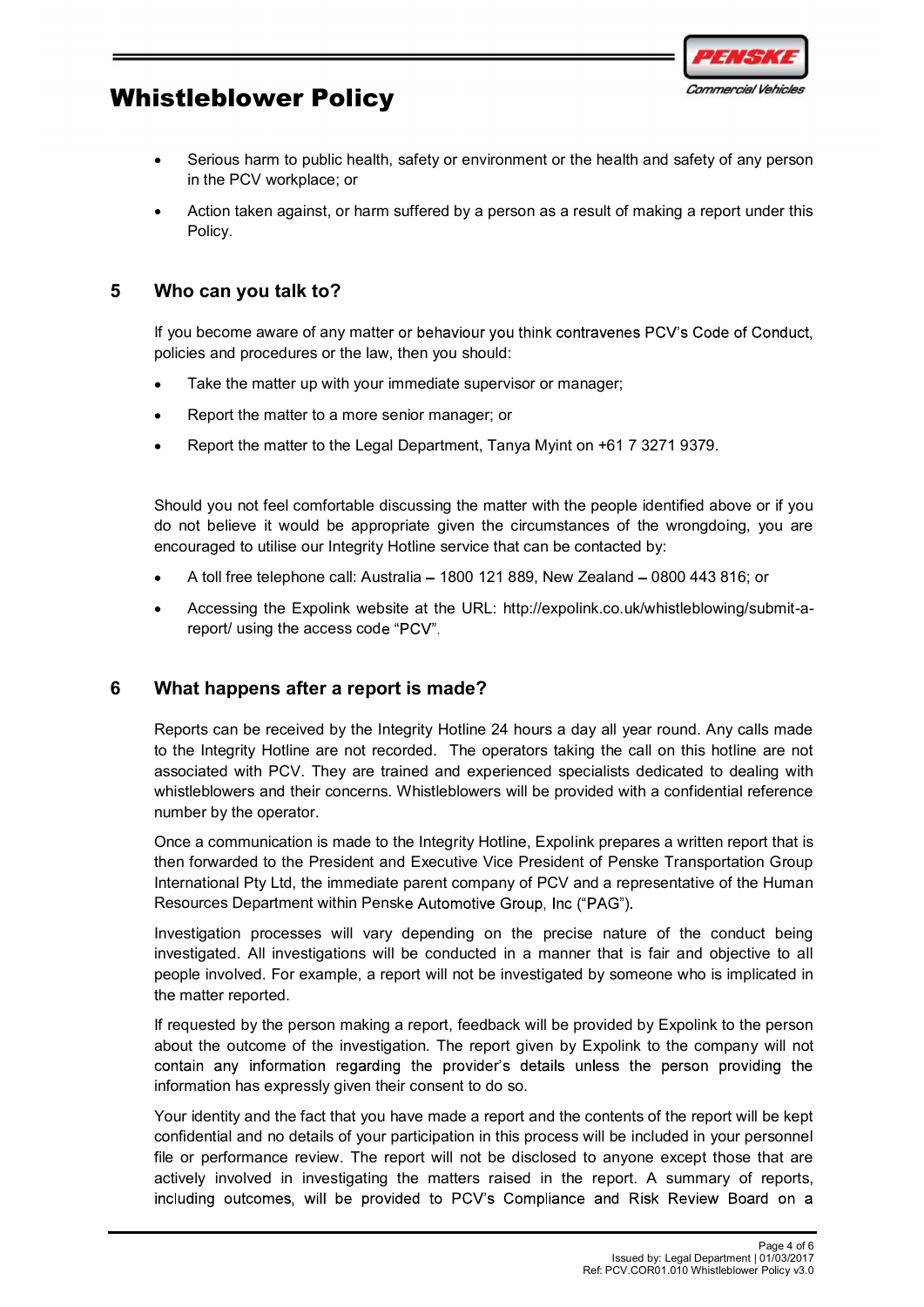

quarterly basis. All reported investigations will only be closed following sign-off from the Executive Vice President of Human Resources for PAG.

### 7 What happens to you as a Whistleblower?

You will not be discriminated against or disadvantaged in your employment with PCV for making a report in accordance with this Policy, nor will you receive reprisals due to your actions in making a report. PCV will take all reasonable steps to ensure that adequate and appropriate protection is being provided for those who, in good faith, make a report. This protection applies if the matter is proven or not, regardless of whether it is reported to an external authority.

Whistleblowing is not about airing a grievance. It is about reporting real or perceived malpractice. A report may damage the career prospects and reputation of people who are the subject of serious allegations and therefore if your report is not made in good faith or is found to be malicious, deliberately misleading or frivolous, you may be subject to disciplinary action.

#### 8 Access to this Policy

This Policy will be available at all operations for display on common notice boards, with an information poster and available for viewing by any employee or stakeholder of PCV on the PCV intranet.

#### 9 Process

This policy will be reviewed annually and updated as required from Managing Director.